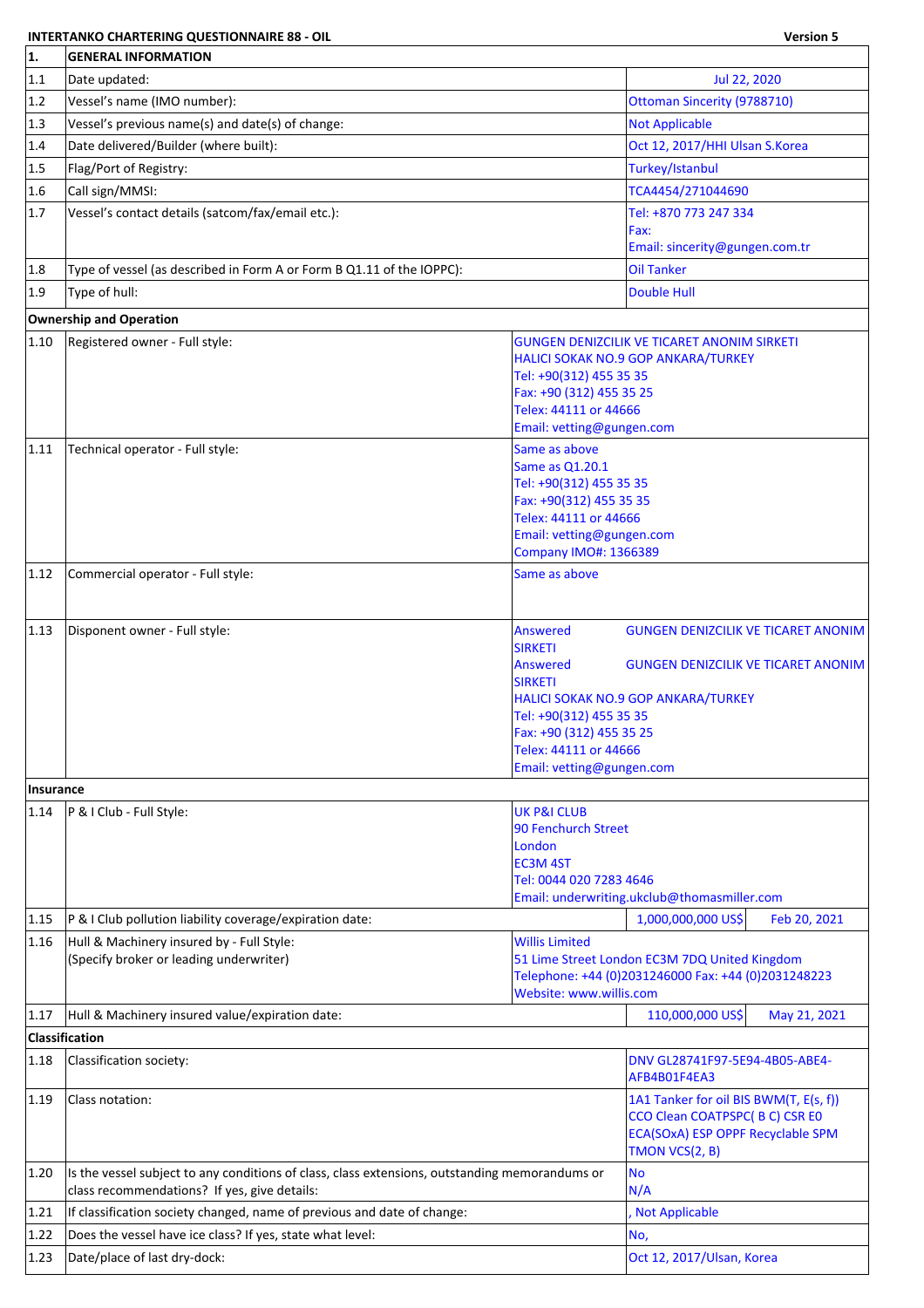| 1.24            | Date next dry dock due/next annual survey due:                                        |                                                                                    |                      | Oct 12, 2022                                                                                                                                                           | Oct 12, 2017                          |  |  |  |
|-----------------|---------------------------------------------------------------------------------------|------------------------------------------------------------------------------------|----------------------|------------------------------------------------------------------------------------------------------------------------------------------------------------------------|---------------------------------------|--|--|--|
| 1.25            | Date of last special survey/next special survey due:                                  |                                                                                    |                      | Oct 12, 2017                                                                                                                                                           | Oct 12, 2022                          |  |  |  |
| 1.26            |                                                                                       | If ship has Condition Assessment Program (CAP), what is the latest overall rating: |                      |                                                                                                                                                                        |                                       |  |  |  |
|                 | Dimensions                                                                            |                                                                                    |                      |                                                                                                                                                                        |                                       |  |  |  |
| 1.27            | Length overall (LOA):                                                                 |                                                                                    |                      |                                                                                                                                                                        | <b>269.08 Metres</b>                  |  |  |  |
| 1.28            | Length between perpendiculars (LBP):                                                  |                                                                                    |                      |                                                                                                                                                                        | 258 Metres                            |  |  |  |
| 1.29            | Extreme breadth (Beam):                                                               |                                                                                    |                      | 46.04 Metres                                                                                                                                                           |                                       |  |  |  |
| 1.30            | Moulded depth:                                                                        |                                                                                    |                      |                                                                                                                                                                        |                                       |  |  |  |
| 1.31            | Keel to masthead (KTM)/ Keel to masthead (KTM) in collapsed condition, if applicable: |                                                                                    | <b>57.175 Metres</b> | 55.60 Metres                                                                                                                                                           |                                       |  |  |  |
| 1.32            | Distance bridge front to center of manifold:                                          |                                                                                    |                      |                                                                                                                                                                        | 91.13 Metres                          |  |  |  |
| 1.33            | Bow to center manifold (BCM)/Stern to center manifold (SCM):                          |                                                                                    |                      | <b>132.89 Metres</b>                                                                                                                                                   | <b>136.19 Metres</b>                  |  |  |  |
| 1.34            | Parallel body distances                                                               |                                                                                    | Lightship            | Normal Ballast                                                                                                                                                         | Summer Dwt                            |  |  |  |
|                 | Forward to mid-point manifold:                                                        |                                                                                    | 59.22 Metres         | 59.56 Metres                                                                                                                                                           | 68.10 Metres                          |  |  |  |
|                 | Aft to mid-point manifold:                                                            |                                                                                    | 45.76 Metres         | 46.98 Metres                                                                                                                                                           | 67.50 Metres                          |  |  |  |
|                 | Parallel body length:                                                                 |                                                                                    | 104.975 Metres       | <b>106.53 Metres</b>                                                                                                                                                   | <b>135.60 Metres</b>                  |  |  |  |
| <b>Tonnages</b> |                                                                                       |                                                                                    |                      |                                                                                                                                                                        |                                       |  |  |  |
| 1.35            | Net Tonnage:                                                                          |                                                                                    |                      |                                                                                                                                                                        | 47,761                                |  |  |  |
| 1.36            | Gross Tonnage/Reduced Gross Tonnage (if applicable):                                  |                                                                                    | 83,537               | 67,730                                                                                                                                                                 |                                       |  |  |  |
| 1.37            | Suez Canal Tonnage - Gross (SCGT)/Net (SCNT):                                         |                                                                                    |                      | 86,205.32                                                                                                                                                              | 82,230.81                             |  |  |  |
| 1.38            | Panama Canal Net Tonnage (PCNT):                                                      |                                                                                    |                      |                                                                                                                                                                        | 79,296                                |  |  |  |
|                 | Loadline Information                                                                  |                                                                                    |                      |                                                                                                                                                                        |                                       |  |  |  |
| 1.39            | Loadline                                                                              | Freeboard                                                                          | Draft                | Deadweight                                                                                                                                                             | Displacement                          |  |  |  |
|                 | Summer:                                                                               | 7.55 Metres                                                                        | 17.59 Metres         | 149,999 Metric                                                                                                                                                         | 176,556 Metric                        |  |  |  |
|                 |                                                                                       |                                                                                    |                      | <b>Tonnes</b>                                                                                                                                                          | <b>Tonnes</b>                         |  |  |  |
|                 | Winter:                                                                               | 7.55 Metres                                                                        | 17.59 Metres         | 149,999 Metric<br><b>Tonnes</b>                                                                                                                                        | 176,556 Metric<br><b>Tonnes</b>       |  |  |  |
|                 | Tropical:                                                                             | 7.55 Metres                                                                        | 17.59 Metres         | 149,999 Metric<br><b>Tonnes</b>                                                                                                                                        | 176,556 Metric<br><b>Tonnes</b>       |  |  |  |
|                 | Lightship:                                                                            | 22.16 Metres                                                                       | 3.24 Metres          |                                                                                                                                                                        | <b>26,557 Metric</b><br><b>Tonnes</b> |  |  |  |
|                 | <b>Normal Ballast Condition:</b>                                                      | 17.16 Metres                                                                       | 9.85 Metres          | 47,472 Metric<br><b>Tonnes</b>                                                                                                                                         | 74,029 Metric<br><b>Tonnes</b>        |  |  |  |
|                 | <b>Segregated Ballast Condition:</b>                                                  | 16.80 Metres                                                                       | 8.30 Metres          | 50,995 Metric<br><b>Tonnes</b>                                                                                                                                         | 77,552 Metric<br><b>Tonnes</b>        |  |  |  |
| 1.40            | FWA/TPC at summer draft:                                                              |                                                                                    |                      | <b>397 Millimetres</b>                                                                                                                                                 | <b>111.14 Metric</b><br><b>Tonnes</b> |  |  |  |
| 1.41            | Does vessel have multiple SDWT? If yes, please provide all assigned loadlines:        |                                                                                    |                      | <b>No</b>                                                                                                                                                              |                                       |  |  |  |
| 1.42            | Constant (excluding fresh water):                                                     |                                                                                    |                      |                                                                                                                                                                        | <b>260 Metric Tonnes</b>              |  |  |  |
| $ 1.43\rangle$  | What is the company guidelines for Under Keel Clearance (UKC) for this vessel?        |                                                                                    |                      | 1-OCEAN AND OPEN WATERS: %15 OF                                                                                                                                        |                                       |  |  |  |
|                 |                                                                                       |                                                                                    |                      | <b>SUMMER DRAUGHT</b><br>CHANNELS, CANALS, RIVERS, SBM/CBM,<br>WHILE ALONGSIDE: 1.5% OF MOULDED<br><b>BREADTH OF THE VESSEL BUT NOT LESS</b><br><b>THAN 0.7 METERS</b> | 2-PORT LIMITS, APPROACHES, FAIRWAYS,  |  |  |  |
| 1.44            | What is the max height of mast above waterline (air draft)                            |                                                                                    |                      | <b>Full Mast</b>                                                                                                                                                       | <b>Collapsed Mast</b>                 |  |  |  |
|                 | Summer deadweight:                                                                    |                                                                                    |                      | <b>39.585 Metres</b>                                                                                                                                                   | 38.01 Metres                          |  |  |  |
|                 | Normal ballast:                                                                       |                                                                                    |                      | 47.793 Metres                                                                                                                                                          | <b>46.218 Metres</b>                  |  |  |  |
|                 | Lightship:                                                                            |                                                                                    |                      | <b>53.935 Metres</b>                                                                                                                                                   | <b>52.36 Metres</b>                   |  |  |  |

| 12. | <b>CERTIFICATES</b>                                         | <b>Issued</b> | <b>Last Annual</b> | Last Intermediate | <b>Expires</b> |
|-----|-------------------------------------------------------------|---------------|--------------------|-------------------|----------------|
| 2.1 | Safety Equipment Certificate (SEC):                         | Dec 04, 2017  | Dec 22, 2018       |                   | Oct 12, 2022   |
| 2.2 | Safety Radio Certificate (SRC):                             | Dec 01, 2017  | Dec 22, 2018       |                   | Oct 12, 2022   |
| 2.3 | Safety Construction Certificate (SCC):                      | Dec 01, 2017  | Dec 22, 2018       |                   | Oct 12, 2022   |
| 2.4 | International Loadline Certificate (ILC):                   | Dec 01, 2017  | Dec 22, 2018       |                   | Oct 12, 2022   |
| 2.5 | International Oil Pollution Prevention Certificate (IOPPC): | Dec 01, 2017  | Dec 22, 2018       |                   | Oct 12, 2022   |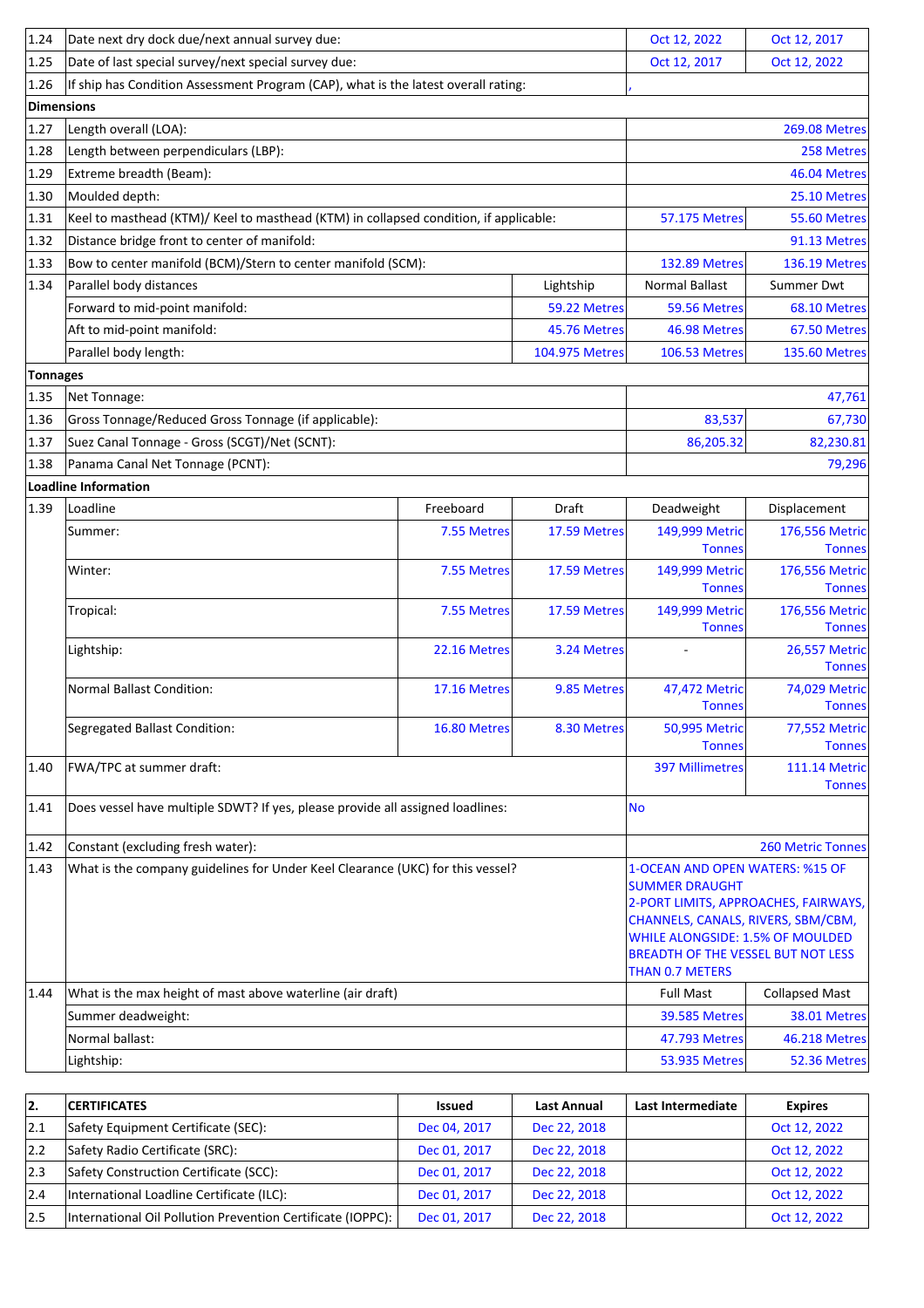| International Ship Security Certificate (ISSC):                                                                                               | Mar 02, 2018          | <b>Not Applicable</b> | <b>Not Applicable</b> | Mar 02, 2023 |
|-----------------------------------------------------------------------------------------------------------------------------------------------|-----------------------|-----------------------|-----------------------|--------------|
| Maritime Labour Certificate (MLC):                                                                                                            | Mar 30, 2018          | N/A                   |                       | Mar 26, 2023 |
| ISM Safety Management Certificate (SMC):                                                                                                      | Mar 26, 2018          | <b>Not Applicable</b> | <b>Not Applicable</b> | Mar 26, 2023 |
| Document of Compliance (DOC):                                                                                                                 | Apr 01, 2016          | Apr 04, 2018          |                       | Apr 05, 2021 |
| USCG Certificate of Compliance (USCGCOC):                                                                                                     | Jan 22, 2019          | <b>Not Applicable</b> |                       | Jan 22, 2021 |
| Civil Liability Convention (CLC) 1992 Certificate:                                                                                            | Feb 20, 2020          | N/A                   | N/A                   | Feb 20, 2021 |
| Civil Liability for Bunker Oil Pollution Damage Convention<br>(CLBC) Certificate:                                                             | Feb 20, 2020          | N/A                   | N/A                   | Feb 20, 2021 |
| Liability for the Removal of Wrecks Certificate (WRC):                                                                                        | Feb 20, 2020          | N/A                   | N/A                   | Feb 20, 2021 |
| U.S. Certificate of Financial Responsibility (COFR):                                                                                          | <b>Not Applicable</b> | N/A                   | N/A                   | Dec 01, 2020 |
| Certificate of Class (COC):                                                                                                                   | Oct 12, 2017          | Dec 22, 2018          |                       | Oct 12, 2022 |
| International Sewage Pollution Prevention Certificate<br>(ISPPC):                                                                             | Dec 01, 2017          | N/A                   | N/A                   | Oct 12, 2022 |
| Certificate of Fitness (COF):                                                                                                                 | <b>Not Applicable</b> |                       |                       |              |
| International Energy Efficiency Certificate (IEEC):                                                                                           | Oct 12, 2017          | N/A                   | N/A                   | N/A          |
| International Air Pollution Prevention Certificate (IAPPC):                                                                                   | Dec 01, 2017          |                       |                       | Oct 12, 2022 |
| Documentation                                                                                                                                 |                       |                       |                       |              |
| 2.20<br>Owner warrant that vessel is member of ITOPF and will remain so for the entire duration of this<br>voyage/contract:                   |                       |                       | Yes                   |              |
| 2.21<br>Does vessel have in place a Drug and Alcohol Policy complying with OCIMF guidelines for Control<br>of Drugs and Alcohol Onboard Ship? |                       |                       |                       | Yes          |
| 2.22<br>Is the ITF Special Agreement on board (if applicable)?                                                                                |                       |                       |                       | N/A          |
| ITF Blue Card expiry date (if applicable):                                                                                                    |                       |                       |                       |              |
|                                                                                                                                               |                       |                       |                       |              |

| 3.            | <b>CREW</b>                                                       |                                  |    |                                 |
|---------------|-------------------------------------------------------------------|----------------------------------|----|---------------------------------|
| 3.1           | Nationality of Master:                                            |                                  |    | <b>Turkish</b>                  |
| $ 3.2\rangle$ | Number and nationality of Officers:                               |                                  |    | <b>Turkish</b>                  |
| 3.3           | Number and nationality of Crew:                                   |                                  | 13 | <b>Turkish</b>                  |
| 3.4           | What is the common working language onboard:                      |                                  |    | Turkish, English                |
| 3.5           | Do officers speak and understand English?                         |                                  |    | <b>Yes</b>                      |
| 3.6           | If Officers/ratings employed by a manning agency - Full<br>style: | Officers: See registerered owner |    | Ratings: See registerered owner |

| 14.           | <b>FOR USA CALLS</b>                                                                                                                     |                                                                                                                                                                                                           |  |  |  |
|---------------|------------------------------------------------------------------------------------------------------------------------------------------|-----------------------------------------------------------------------------------------------------------------------------------------------------------------------------------------------------------|--|--|--|
| 4.1           | Has the vessel Operator submitted a Vessel Spill Response Plan to the US Coast Guard which has<br>been approved by official USCG letter? | <b>INO</b>                                                                                                                                                                                                |  |  |  |
| $ 4.2\rangle$ | Qualified individual (QI) - Full style:                                                                                                  | <b>ECM Maritime Services, LLC</b><br>Mr. Michael Minogue<br>1 Selleck Street 5th Floor - Suite 511<br>Norwalk, CT 06855, USA<br>Tel: +1-203-857-0444<br>Fax: +1-203-857-0428<br>Email: QI@ecmmaritime.com |  |  |  |
| 4.3           | Oil Spill Response Organization (OSRO) - Full style:                                                                                     | <b>Marine Spill Response Corporation</b><br>220 Spring Street, Suite 500 Herndon, VA 20170<br>Tel: +1-800-259-6772 or +<br>Fax: +1-703-326-5660                                                           |  |  |  |
| 4.4           | Salvage and Marine Firefighting Services (SMFF) - Full Style:                                                                            |                                                                                                                                                                                                           |  |  |  |

| 15.  | <b>SAFETY/HELICOPTER</b>                                                                                                                     |                                         |
|------|----------------------------------------------------------------------------------------------------------------------------------------------|-----------------------------------------|
| 15.1 | Its the vessel operated under a Quality Management System? If Yes, what type of system?<br>(ISO9001 or IMO Resolution A.741(18) as amended): | lYes<br><b>IMO Resolution A.741(18)</b> |
| 5.2  | Can the ship comply with the ICS Helicopter Guidelines?                                                                                      | lYes                                    |
|      | $ 5.2.1 $ If Yes, state whether winching or landing area provided:                                                                           | Landing                                 |
|      | $ 5.2.2 $ If Yes, what is the diameter of the circle provided:                                                                               | 13 Metres                               |

| 66. | i/ANODES<br>. ING<br>æ |        |      |                  |       |
|-----|------------------------|--------|------|------------------|-------|
| 6.1 | Coating                | coated | Туре | . What<br>Extent | modes |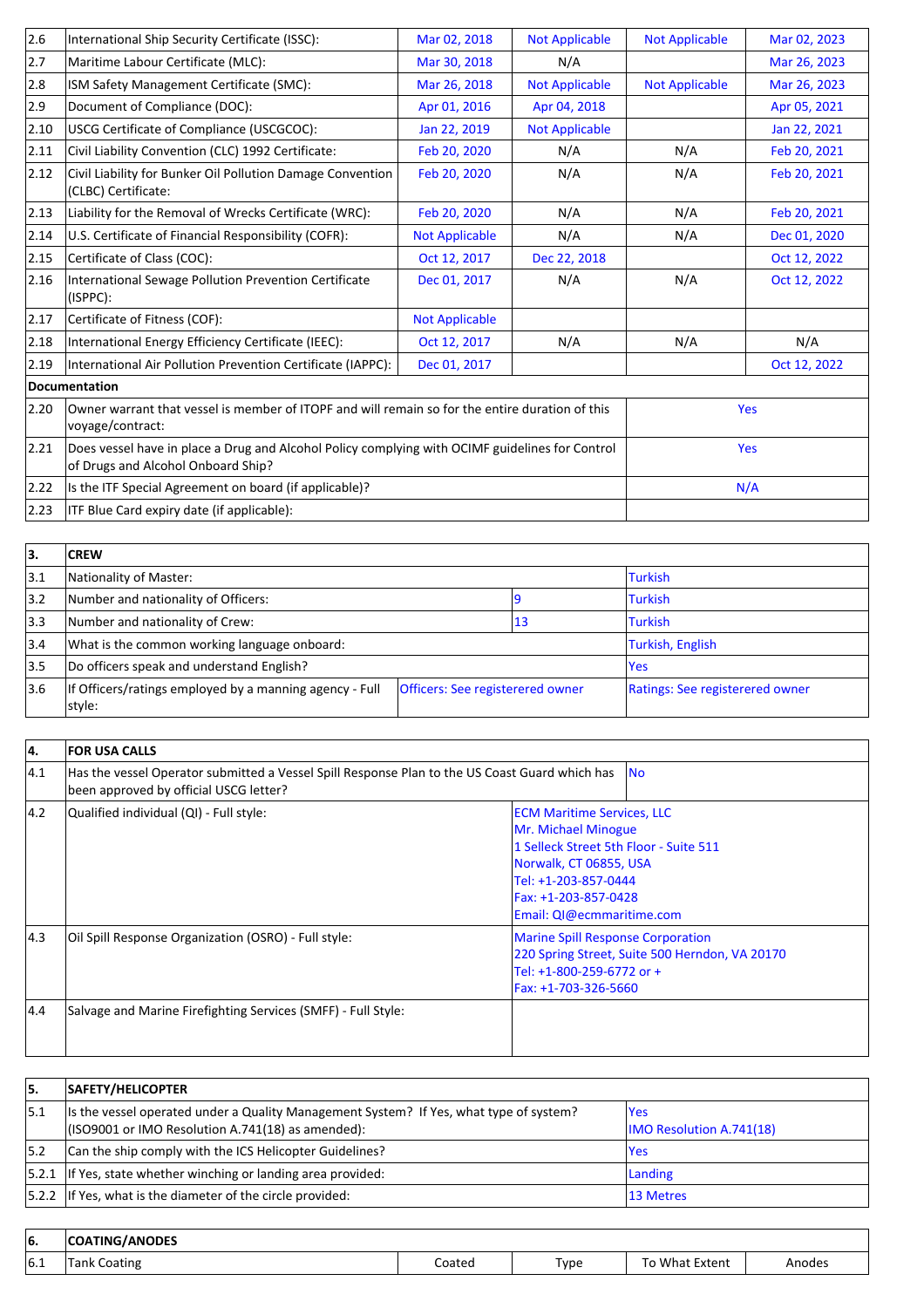| Cargo tanks:          | Yes | Epoxy             | Top to 3 meters      | <b>No</b> |
|-----------------------|-----|-------------------|----------------------|-----------|
|                       |     |                   | downwards -          |           |
|                       |     |                   | Deckhead with        |           |
|                       |     |                   | complete internal    |           |
|                       |     |                   | structure, including |           |
|                       |     |                   | brackets connecting  |           |
|                       |     |                   | to longitudinal and  |           |
|                       |     |                   | <b>Itransverse</b>   |           |
|                       |     |                   | bulkheads. In tanks  |           |
|                       |     |                   | with ring frame      |           |
|                       |     |                   | girder construction, |           |
|                       |     |                   | the underdeck        |           |
|                       |     |                   | transverse framing   |           |
|                       |     |                   | down to level of the |           |
|                       |     |                   | first tripping       |           |
|                       |     |                   | bracket.             |           |
|                       |     |                   | Longitudinal and     |           |
|                       |     |                   | <b>Itransverse</b>   |           |
|                       |     |                   | bulkhead down to     |           |
|                       |     |                   | uppermost means      |           |
|                       |     |                   | of access level &    |           |
|                       |     |                   | Bottom to 0.5m       |           |
|                       |     |                   | upwards              |           |
| <b>Ballast tanks:</b> | Yes | <b>Epoxy</b>      | Fully                | Yes       |
| Slop tanks:           | Yes | <b>PURE EPOXY</b> | <b>Whole Tank</b>    | Yes       |

| 17.  | <b>BALLAST</b>        |     |                 |                          |                            |
|------|-----------------------|-----|-----------------|--------------------------|----------------------------|
| 17.1 | Pumps                 | No. | Type            | Capacity                 | At What Head<br>$(sg=1.0)$ |
|      | <b>Ballast Pumps:</b> |     | Centrifugal     | 2,750 Cu.<br>Metres/Hour | 35 Metres                  |
|      | Ballast Eductors:     |     | <b>ITEAMTEC</b> | 300 Cu.<br>Metres/Hour   | 25 Metres                  |

| 8.<br><b>CARGO</b>                                                                                                                  |                                                                                                           |                                 |
|-------------------------------------------------------------------------------------------------------------------------------------|-----------------------------------------------------------------------------------------------------------|---------------------------------|
| Double Hull Vessels                                                                                                                 |                                                                                                           |                                 |
| 8.1 <br>Is vessel fitted with centerline bulkhead in all cargo tanks? If Yes, solid or perforated:                                  | Yes, Solid                                                                                                |                                 |
| <b>Cargo Tank Capacities</b>                                                                                                        |                                                                                                           |                                 |
| 8.2<br>Number of cargo tanks and total cubic capacity (max% per company policy: 98%, 97%, 96% or<br>95%) excluding slops tanks:     | 12                                                                                                        | 171,383.17 Cu.<br><b>Metres</b> |
| 8.2.1 <br>Capacity (98%) of each natural segregation with double valve (specify tanks):                                             | $1$ SEG = 1P&S +4P&S = 53,132.85<br>$2$ SEG = 2P&S +5P&S = 59,821.94<br>$3 SEG = 3P&S + 6P&S = 58,428.38$ |                                 |
| 8.2.2 <br>IMO class (Oil/Chemical Ship Type 1, 2 or 3):                                                                             |                                                                                                           |                                 |
| 8.3<br>Number of slop tanks and total cubic capacity (98%):                                                                         | $\overline{2}$                                                                                            | 3,617.58 Cu. Metres             |
| Specify segregations which slops tanks belong to and their capacity with double valve:<br> 8.3.1                                    | 3 SEG                                                                                                     |                                 |
| Residual/retention oil tank(s) capacity (98%), if applicable:<br> 8.3.2                                                             |                                                                                                           | <b>174.70 Cu. Metres</b>        |
| <b>SBT Vessels</b>                                                                                                                  |                                                                                                           |                                 |
| 8.3.3 <br>What is total SBT capacity and percentage of SDWT vessel can maintain?                                                    | 51,224 Cu. Metres                                                                                         | 34 %                            |
| Does vessel meet the requirements of MARPOL Annex I Reg 18.2:<br> 8.3.4                                                             | Yes                                                                                                       |                                 |
| <b>Cargo Handling and Pumping Systems</b>                                                                                           |                                                                                                           |                                 |
| 8.4<br>How many grades/products can vessel load/discharge with double valve segregation:                                            |                                                                                                           | $\overline{\mathbf{3}}$         |
| 8.5<br>Are there any cargo tank filling restrictions?<br>If yes, specify number of slack tanks, max s.g., ullage restrictions etc.: | <b>Yes</b><br>1,025kg/lt cargo density                                                                    |                                 |
| 8.6<br>Max loading rate for homogenous cargo                                                                                        | With VECS                                                                                                 | <b>Without VECS</b>             |
| Loaded per manifold connection:                                                                                                     |                                                                                                           | 7,720 Cu.<br>Metres/Hour        |
| Loaded simultaneously through all manifolds:                                                                                        |                                                                                                           | 17,000 Cu.<br>Metres/Hour       |
| <b>Cargo Control Room</b>                                                                                                           |                                                                                                           |                                 |
| 8.7<br>Is ship fitted with a Cargo Control Room (CCR)?                                                                              |                                                                                                           | Yes                             |
| Can tank innage/ullage be read from the CCR?<br>8.8                                                                                 |                                                                                                           | Yes                             |
| <b>Gauging and Sampling</b>                                                                                                         |                                                                                                           |                                 |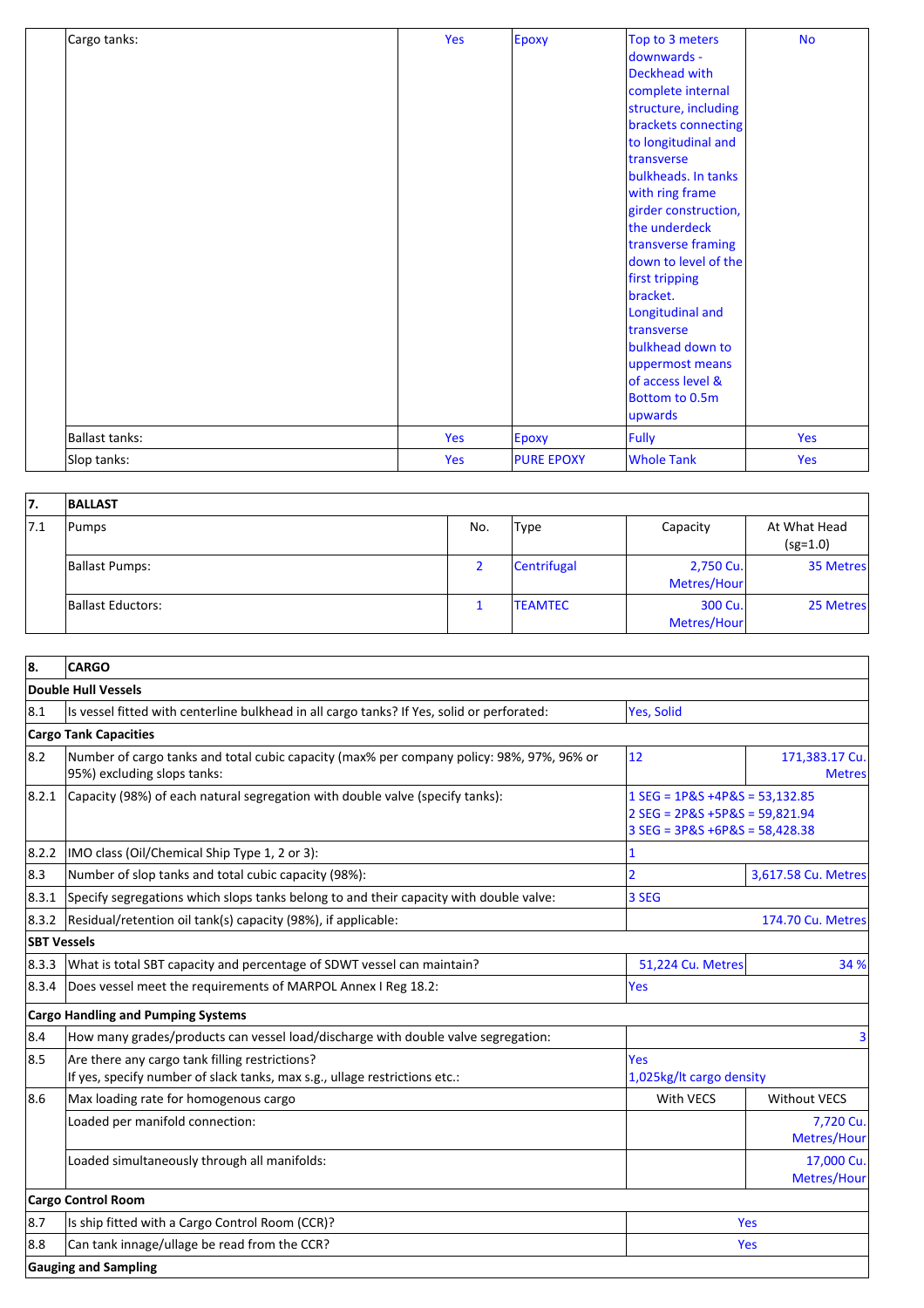| 8.9     | Is gauging system certified and calibrated? If no, specify which ones are not calibrated:                                              |                |                    | Yes,                                                                                                                                                         |                                               |  |
|---------|----------------------------------------------------------------------------------------------------------------------------------------|----------------|--------------------|--------------------------------------------------------------------------------------------------------------------------------------------------------------|-----------------------------------------------|--|
|         | What type of fixed closed tank gauging system is fitted:                                                                               |                |                    | Radar beam type level gauge                                                                                                                                  |                                               |  |
|         | Are high level alarms fitted to the cargo tanks? If Yes, indicate whether to all tanks or partial:                                     | Yes, All       |                    |                                                                                                                                                              |                                               |  |
| 8.9.1   | Can cargo be transferred under closed loading conditions in accordance with ISGOTT 11.1.6.6?                                           |                |                    |                                                                                                                                                              | Yes                                           |  |
| 8.9.2   | Are cargo tanks fitted with multipoint gauging? If yes, specify type and locations:                                                    |                |                    | Yes, 3 vapour locks, 1 each aft, mid and<br>forward                                                                                                          |                                               |  |
| 8.10    | Number of portable gauging units (example- MMC) on board:<br>2                                                                         |                |                    |                                                                                                                                                              |                                               |  |
|         | <b>Vapor Emission Control System (VECS)</b>                                                                                            |                |                    |                                                                                                                                                              |                                               |  |
| 8.11    | Is a vapour return system (VRS) fitted?                                                                                                |                |                    | Yes                                                                                                                                                          |                                               |  |
| 8.12    | Number/size of VECS manifolds (per side):                                                                                              |                |                    | $\overline{2}$                                                                                                                                               | 406.40 Millimetres                            |  |
| 8.13    | Number/size/type of VECS reducers:                                                                                                     |                |                    |                                                                                                                                                              |                                               |  |
| Venting |                                                                                                                                        |                |                    |                                                                                                                                                              |                                               |  |
| 8.14    | State what type of venting system is fitted:                                                                                           |                |                    | <b>VENT RISER + HIGH VELOCITY PV VALVES</b>                                                                                                                  |                                               |  |
|         | <b>Cargo Manifolds and Reducers</b>                                                                                                    |                |                    |                                                                                                                                                              |                                               |  |
| 8.15    | Total number/size of cargo manifold connections on each side:                                                                          |                |                    | 3/600 Millimetres                                                                                                                                            |                                               |  |
| 8.16    | What type of valves are fitted at manifold:                                                                                            |                |                    | <b>Butterfly</b>                                                                                                                                             |                                               |  |
| 8.17    | What is the material/rating of the manifold:                                                                                           |                |                    | <b>ERWS38/150</b>                                                                                                                                            |                                               |  |
|         | 8.17.1 Does vessel comply with the latest edition of the OCIMF 'Recommendations for Oil Tanker<br>Manifolds and Associated Equipment'? |                |                    |                                                                                                                                                              | Yes                                           |  |
| 8.18    | Distance between cargo manifold centers:                                                                                               |                |                    |                                                                                                                                                              | 2,500 Millimetres                             |  |
| 8.19    | Distance ships rail to manifold:                                                                                                       |                |                    |                                                                                                                                                              | 4,600 Millimetres                             |  |
| 8.20    | Distance manifold to ships side:                                                                                                       |                |                    |                                                                                                                                                              | 4,600 Millimetres                             |  |
| 8.21    | Top of rail to center of manifold:                                                                                                     |                |                    | <b>730 Millimetres</b>                                                                                                                                       |                                               |  |
| 8.22    | Distance main deck to center of manifold:                                                                                              |                |                    | 2,100 Millimetres                                                                                                                                            |                                               |  |
| 8.23    | Spill tank grating to center of manifold:                                                                                              |                |                    |                                                                                                                                                              | 900 Millimetres                               |  |
| 8.24    | Manifold height above the waterline in normal ballast/at SDWT condition:                                                               |                |                    | 19.26 Metres                                                                                                                                                 | 9.60 Metres                                   |  |
| 8.25    | Number/size/type of reducers:                                                                                                          |                |                    | 6 x 609.6/406.4mm (24/16")<br>3 x 609.6/304.8mm (24/12")<br>3 x 609.6/254mm (24/10")<br>3 x 609.6/203.2mm (24/8")<br>2 x 609.6/508mm (24/20")<br><b>ANSI</b> |                                               |  |
| 8.26    | Is vessel fitted with a stern manifold? If yes, state size:                                                                            |                |                    | No,                                                                                                                                                          |                                               |  |
| Heating |                                                                                                                                        |                |                    |                                                                                                                                                              |                                               |  |
| 8.27    | Cargo/slop tanks fitted with a cargo heating system?                                                                                   |                | <b>Type</b>        | Coiled                                                                                                                                                       | Material                                      |  |
|         | Cargo Tanks:                                                                                                                           |                | <b>STEAM</b>       | <b>Yes</b>                                                                                                                                                   | lss                                           |  |
|         | Slop Tanks:                                                                                                                            |                | <b>STEAM</b>       | Yes                                                                                                                                                          | <b>STPG 370S (Carbon</b><br>Steel)            |  |
| 8.28    | Maximum temperature cargo can be loaded/maintained:                                                                                    |                |                    | 70.0 °C / 158.0 °F                                                                                                                                           | 70 °C / 158 °F                                |  |
|         | $\left  8.28.1 \right $ Minimum temperature cargo can be loaded/maintained:                                                            |                |                    |                                                                                                                                                              |                                               |  |
|         | Inert Gas and Crude Oil Washing                                                                                                        |                |                    |                                                                                                                                                              |                                               |  |
| 8.29    | Is an Inert Gas System (IGS) fitted/operational?                                                                                       |                |                    | Yes/Yes                                                                                                                                                      |                                               |  |
|         | 8.29.1 Is a Crude Oil Washing (COW) installation fitted/operational?                                                                   |                |                    |                                                                                                                                                              | Yes/Yes                                       |  |
| 8.30    | Is IGS supplied by flue gas, inert gas (IG) generator and/or nitrogen:                                                                 |                |                    | <b>Flue Gas</b>                                                                                                                                              |                                               |  |
|         | <b>Cargo Pumps</b>                                                                                                                     |                |                    |                                                                                                                                                              |                                               |  |
| 8.31    | How many cargo pumps can be run simultaneously at full capacity:                                                                       |                |                    |                                                                                                                                                              | з                                             |  |
| 8.32    | Pumps                                                                                                                                  | No.            | Type               | Capacity                                                                                                                                                     | At What Head<br>$(sg=1.0)$                    |  |
|         | Cargo Pumps:                                                                                                                           | 3              | <b>Centrifugal</b> | 4000 M3/HR                                                                                                                                                   | <b>135 Meters</b><br>135 Meters<br>135 Meters |  |
|         | Cargo Eductors:                                                                                                                        | $\overline{2}$ | Liquid Jet Pump    | 470 Cu<br>Metres/Hour                                                                                                                                        | 25 Metres                                     |  |
|         | Stripping:                                                                                                                             | $\mathbf{1}$   | Reciprocating      | 250 Cu.<br>Metres/Hour                                                                                                                                       | 135 Metres                                    |  |
| 8.33    | Is at least one emergency portable cargo pump provided?                                                                                |                |                    |                                                                                                                                                              |                                               |  |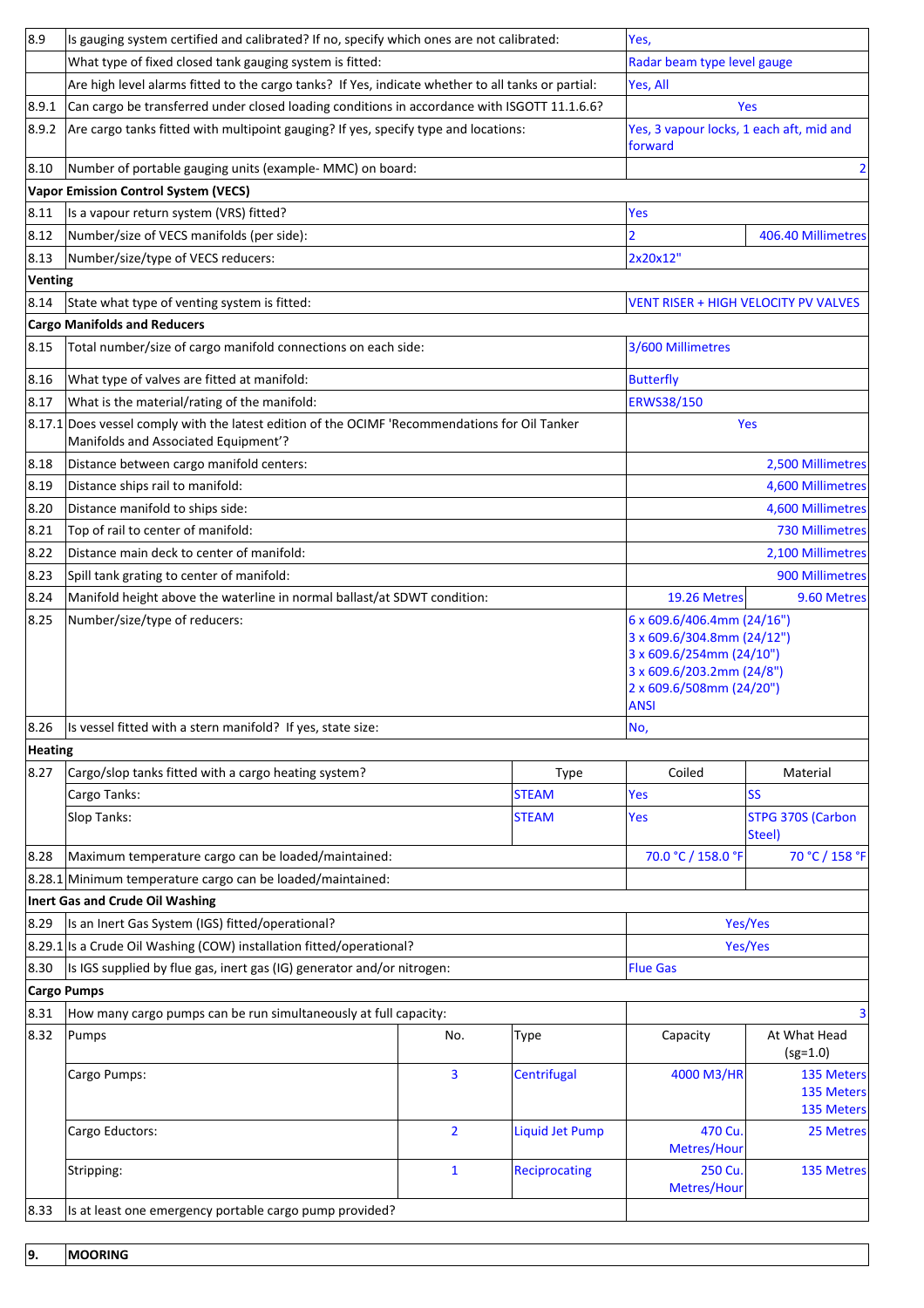| 9.1                                         | Wires (on drums)                                                                                                                                                                                  | No.            | Diameter            | Material                                              | Length                                   | <b>Breaking Strength</b>              |
|---------------------------------------------|---------------------------------------------------------------------------------------------------------------------------------------------------------------------------------------------------|----------------|---------------------|-------------------------------------------------------|------------------------------------------|---------------------------------------|
|                                             | Forecastle:                                                                                                                                                                                       |                |                     |                                                       |                                          |                                       |
|                                             | Main deck fwd:                                                                                                                                                                                    |                |                     |                                                       |                                          |                                       |
|                                             | Main deck aft:                                                                                                                                                                                    |                |                     |                                                       |                                          |                                       |
|                                             | Poop deck:                                                                                                                                                                                        |                |                     |                                                       |                                          |                                       |
| $ 9.2\rangle$                               | Wire tails                                                                                                                                                                                        | No.            | Diameter            | Material                                              | Length                                   | <b>Breaking Strength</b>              |
|                                             | Forecastle:                                                                                                                                                                                       | 4              |                     | 50 Millimetres PES/PP mixed yarn<br>[50/50%]          | <b>11 Metres</b>                         | <b>109.10 Metric</b><br><b>Tonnes</b> |
|                                             | Main deck fwd:                                                                                                                                                                                    | 4              |                     | 50 Millimetres PES/PP mixed yarn<br>[50/50%]          | <b>11 Metres</b>                         | <b>109.10 Metric</b><br><b>Tonnes</b> |
|                                             | Main deck aft:                                                                                                                                                                                    | $\overline{2}$ |                     | 50 Millimetres PES/PP mixed yarn<br>$[50/50\%]$       | <b>11 Metres</b>                         | <b>109.10 Metric</b><br><b>Tonnes</b> |
|                                             | Poop deck:                                                                                                                                                                                        | 6              |                     | 50 Millimetres PES/PP mixed yarn<br>$[50/50\%]$       | <b>11 Metres</b>                         | <b>109.10 Metric</b><br><b>Tonnes</b> |
| 9.3                                         | Ropes (on drums)                                                                                                                                                                                  | No.            | Diameter            | Material                                              | Length                                   | <b>Breaking Strength</b>              |
|                                             | Forecastle:                                                                                                                                                                                       | 4              |                     | 31 Millimetres Dyneema® SK-78<br>yarns                |                                          | 280 Metres 85.20 Metric Tonnes        |
|                                             | Main deck fwd:                                                                                                                                                                                    | 4              |                     | 31 Millimetres Dyneema® SK-78<br>yarns                |                                          | 280 Metres 85.20 Metric Tonnes        |
|                                             | Main deck aft:                                                                                                                                                                                    | $\overline{2}$ |                     | 31 Millimetres Dyneema <sup>®</sup> SK-78<br>yarns    |                                          | 280 Metres 85.20 Metric Tonnes        |
|                                             | Poop deck:                                                                                                                                                                                        | 6              |                     | 31 Millimetres Dyneema® SK-78<br>yarns                |                                          | 280 Metres 85.20 Metric Tonnes        |
| 9.4                                         | Other lines                                                                                                                                                                                       | No.            | Diameter            | Material                                              | Length                                   | <b>Breaking Strength</b>              |
|                                             | Forecastle:                                                                                                                                                                                       | 3              |                     | 75 Millimetres POLYPROPYLENE                          | 220 Metres                               | 89.90 Metric Tonnes                   |
|                                             | Main deck fwd:                                                                                                                                                                                    |                |                     |                                                       |                                          |                                       |
|                                             | Main deck aft:                                                                                                                                                                                    |                |                     |                                                       |                                          |                                       |
|                                             | Poop deck:                                                                                                                                                                                        | 3              |                     | 75 Millimetres POLYPROPYLENE                          |                                          | 220 Metres 89.90 Metric Tonnes        |
| 9.5                                         | Winches                                                                                                                                                                                           | No.            | No. Drums           | <b>Motive Power</b>                                   | <b>Brake Capacity</b>                    | Type of Brake                         |
|                                             | Forecastle:                                                                                                                                                                                       | $\overline{2}$ | <b>Double Drums</b> | <b>Hydraulic</b>                                      | 68.16 Metric Band brake<br><b>Tonnes</b> |                                       |
|                                             | Main deck fwd:                                                                                                                                                                                    | $\overline{2}$ | <b>Double Drums</b> | <b>Hydraulic</b>                                      | 68.16 Metric Band brake<br><b>Tonnes</b> |                                       |
|                                             | Main deck aft:                                                                                                                                                                                    | $\mathbf{1}$   | Double Drums        | <b>Hydraulic</b>                                      | 68.16 Metric Band brake<br><b>Tonnes</b> |                                       |
|                                             | Poop deck:                                                                                                                                                                                        | 3              | <b>Double Drums</b> | <b>Hydraulic</b>                                      | 68.16 Metric Band brake<br><b>Tonnes</b> |                                       |
| 9.6                                         | Bitts, closed chocks/fairleads                                                                                                                                                                    |                | No. Bitts           | <b>SWL Bitts</b>                                      | No. Closed Chocks                        | <b>SWL Closed Chocks</b>              |
|                                             | Forecastle:                                                                                                                                                                                       |                | 5                   | 92 Metric Tonnes                                      | 8                                        | <b>92 Metric Tonnes</b>               |
|                                             | Main deck fwd:                                                                                                                                                                                    |                | $\overline{7}$      | <b>92 Metric Tonnes</b>                               | 9                                        | <b>92 Metric Tonnes</b>               |
|                                             | Main deck aft:                                                                                                                                                                                    |                | 3                   | <b>92 Metric Tonnes</b>                               | 7                                        | <b>92 Metric Tonnes</b>               |
|                                             | Poop deck:                                                                                                                                                                                        |                | $\overline{7}$      | 92 Metric Tonnes                                      | 13                                       | <b>92 Metric Tonnes</b>               |
|                                             | <b>Anchors/Emergency Towing System</b>                                                                                                                                                            |                |                     |                                                       |                                          |                                       |
| 9.7                                         | Number of shackles on port/starboard cable:                                                                                                                                                       |                |                     |                                                       |                                          | 14/13                                 |
| 9.8                                         | Type/SWL of Emergency Towing system forward:                                                                                                                                                      |                |                     | DHF7000-001                                           | <b>350 Metric Tonnes</b>                 |                                       |
| 9.9                                         | Type/SWL of Emergency Towing system aft:                                                                                                                                                          |                |                     |                                                       | DHA4000-001                              | <b>204 Metric Tonnes</b>              |
|                                             | $9.10.1$ What is size of closed chock and/or fairleads of enclosed type on stern<br>600x450                                                                                                       |                |                     |                                                       |                                          |                                       |
|                                             | <b>Escort Tug</b>                                                                                                                                                                                 |                |                     |                                                       |                                          |                                       |
|                                             | 9.10.2 What is SWL of closed chock and/or fairleads of enclosed type on stern:<br><b>204 Metric Tonnes</b>                                                                                        |                |                     |                                                       |                                          |                                       |
| 9.11                                        | What is SWL of bollard on poop deck suitable for escort tug:                                                                                                                                      |                |                     |                                                       | <b>204 Metric Tonnes</b>                 |                                       |
|                                             | Lifting Equipment/Gangway                                                                                                                                                                         |                |                     |                                                       |                                          |                                       |
| 9.12                                        | Derrick/Crane description (Number, SWL and location):                                                                                                                                             |                |                     | Cranes: 1 x 20 Tonnes<br>2 x 8 Tonnes provision crane |                                          |                                       |
| 9.13                                        | Accommodation ladder direction:                                                                                                                                                                   |                |                     |                                                       |                                          |                                       |
|                                             | Does vessel have a portable gangway? If yes, state length:                                                                                                                                        |                |                     |                                                       |                                          |                                       |
| <b>Single Point Mooring (SPM) Equipment</b> |                                                                                                                                                                                                   |                |                     |                                                       |                                          |                                       |
| 9.14                                        | Does the vessel meet the recommendations in the latest edition of OCIMF 'Recommendations for<br>Equipment Employed in the Bow Mooring of Conventional Tankers at Single Point Moorings<br>(SPM)'? |                |                     |                                                       |                                          | Yes                                   |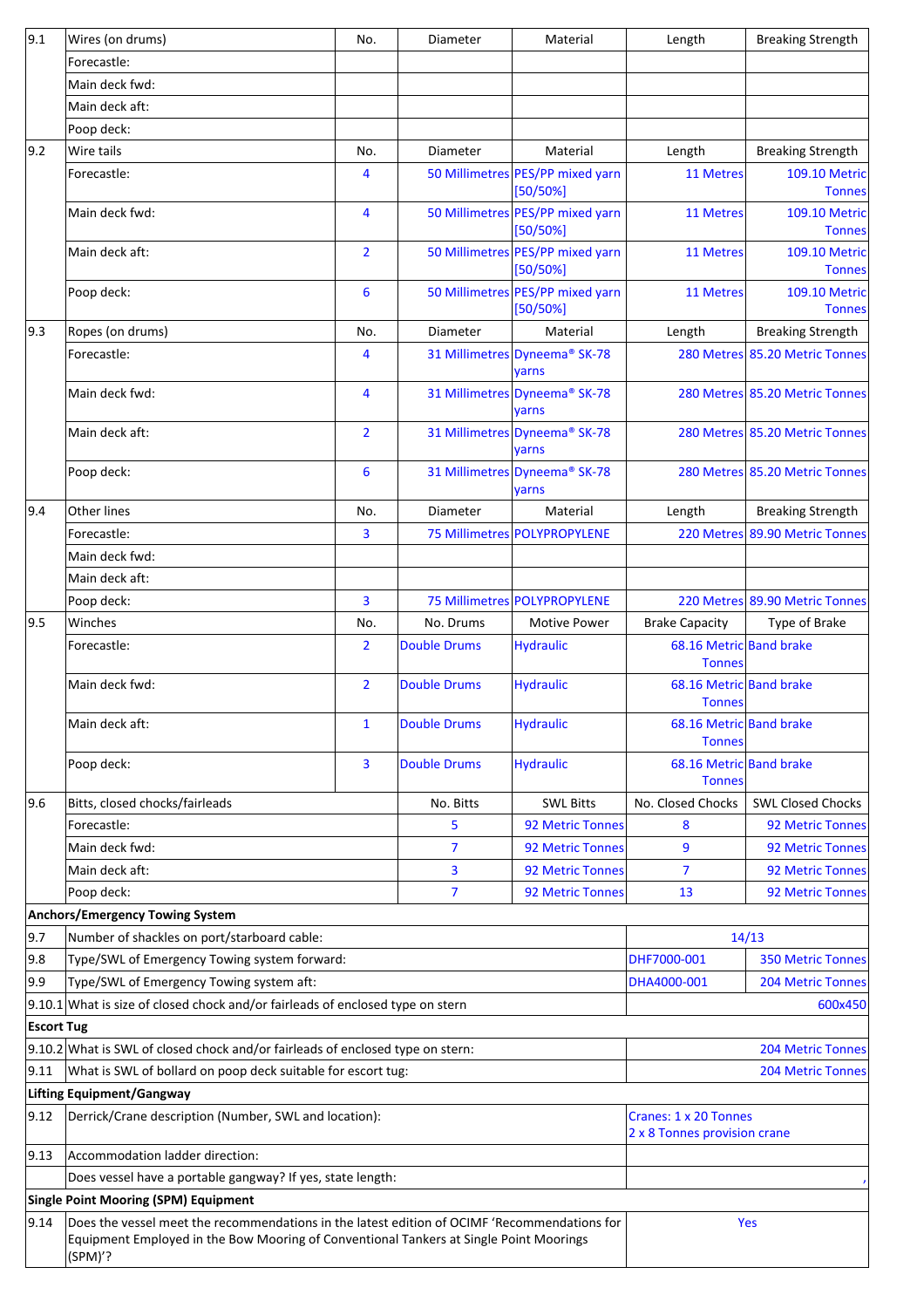|                | $\vert 9.15 \vert$   If fitted, how many chain stoppers:                                                                     |                     |                          |
|----------------|------------------------------------------------------------------------------------------------------------------------------|---------------------|--------------------------|
| 9.16           | State type/SWL of chain stopper(s):                                                                                          | <b>TONGUE SM490</b> | <b>350 Metric Tonnes</b> |
| 9.17           | What is the maximum size chain diameter the bow stopper(s) can handle:                                                       |                     | <b>76 Millimetres</b>    |
| $ 9.18\rangle$ | Distance between the bow fairlead and chain stopper/bracket:                                                                 |                     | 3.10 Metres              |
| $ 9.19\rangle$ | Is bow chock and/or fairlead of enclosed type of OCIMF recommended size<br>$(600$ mm x 450mm)? If not, give details of size: | Yes                 |                          |

| 10.       | <b>PROPULSION</b>                                               |                |                                                                                   |                                                                 |  |
|-----------|-----------------------------------------------------------------|----------------|-----------------------------------------------------------------------------------|-----------------------------------------------------------------|--|
| 10.1      | Speed                                                           | Maximum        | Economical                                                                        |                                                                 |  |
|           | Ballast speed:                                                  |                |                                                                                   |                                                                 |  |
|           | Laden speed:                                                    |                |                                                                                   |                                                                 |  |
| 10.2      | What type of fuel is used for main propulsion/generating plant: |                | <b>VLSFO, ULSFO,</b><br><b>LSMGO</b>                                              | <b>VLSFO, ULSFO,</b><br><b>LSMGO</b>                            |  |
| 10.3      | Type/Capacity of bunker tanks:                                  |                | Fuel Oil: 3,358.50 Cu. Metres<br><b>Diesel Oil:</b><br>Gas Oil: 683.20 Cu. Metres |                                                                 |  |
| 10.4      | Is vessel fitted with fixed or controllable pitch propeller(s): |                |                                                                                   | <b>None</b>                                                     |  |
| 10.5      | Engines                                                         | No             | Capacity                                                                          | Make/Type                                                       |  |
|           | Main engine:                                                    | $\mathbf{1}$   | 13,900 Kilowatt HYUNDAI MAN                                                       | <b>B&amp;W</b><br>5G70ME-C9.5                                   |  |
|           | Aux engine:                                                     | $\overline{3}$ |                                                                                   | 4,170 Kilowatt 2 x Hyundai HIMSEN<br>7H21/32 and 1<br>x 6H21/32 |  |
|           | Power packs:                                                    |                |                                                                                   |                                                                 |  |
|           | Boilers:                                                        | $\overline{2}$ | <b>Tonnes/Hour</b>                                                                | <b>35 Metric AALBORG OM</b>                                     |  |
|           | <b>Bow/Stern Thruster</b>                                       |                |                                                                                   |                                                                 |  |
| 10.6      | What is brake horse power of bow thruster (if fitted):          |                | No,                                                                               |                                                                 |  |
| 10.7      | What is brake horse power of stern thruster (if fitted):        | No,            |                                                                                   |                                                                 |  |
| Emissions |                                                                 |                |                                                                                   |                                                                 |  |
| 10.8      | Main engine IMO NOx emission standard:                          | <b>Tier II</b> |                                                                                   |                                                                 |  |
| 10.9      | Energy Efficiency Design Index (EEDI) rating number:            | 2.6            |                                                                                   |                                                                 |  |

| 11.  | <b>SHIP TO SHIP TRANSFER</b>                                                                                                                          |                                 |
|------|-------------------------------------------------------------------------------------------------------------------------------------------------------|---------------------------------|
| 11.1 | Does vessel comply with recommendations contained in OCIMF/ICS Ship To Ship Transfer Guide<br>(Petroleum, Chemicals or Liquified Gas, as applicable)? | Yes                             |
| 11.2 | What is maximum outreach of cranes/derricks outboard of the ship's side:                                                                              | 8 Metres                        |
| 11.3 | Date/place of last STS operation:                                                                                                                     | 25 January 2019, Pascagoula TSA |

| 12.            | <b>RECENT OPERATIONAL HISTORY</b>                                                                                                                                                                                                                       |                                                                                                    |
|----------------|---------------------------------------------------------------------------------------------------------------------------------------------------------------------------------------------------------------------------------------------------------|----------------------------------------------------------------------------------------------------|
| 12.1           | Last three cargoes/charterers/voyages (Last/2nd Last/3rd Last):                                                                                                                                                                                         |                                                                                                    |
| 12.2           | Has vessel been involved in a pollution, grounding, serious casualty, unscheduled repair or<br>collision incident during the past 12 months? If yes, provide details:                                                                                   | Pollution: No, n/a<br>Grounding: No, n/a<br>Casualty: No, n/a<br>Repair: No,<br>Collision: No, n/a |
| 12.3           | Date and place of last Port State Control inspection:                                                                                                                                                                                                   | Oct 14, 2019 / NOVOROSSIYSK                                                                        |
| $ 12.4\rangle$ | Any outstanding deficiencies as reported by any Port State Control? If yes, provide details:                                                                                                                                                            | <b>No</b><br>n/a                                                                                   |
| 12.5           | Recent Oil company inspections/screenings (To the best of owners knowledge and without<br>guarantee of acceptance for future business)*:<br>* "Approvals" are not given by Oil Majors and ships are accepted for the voyage on a case by case<br>basis. | <b>STASCO, BP, CHEVRON</b>                                                                         |
| 12.6           | Date/Place of last SIRE inspection:                                                                                                                                                                                                                     | May 28, 2020 / Daesan                                                                              |
| 12.7           | Additional information relating to features of the ship or operational characteristics:                                                                                                                                                                 |                                                                                                    |